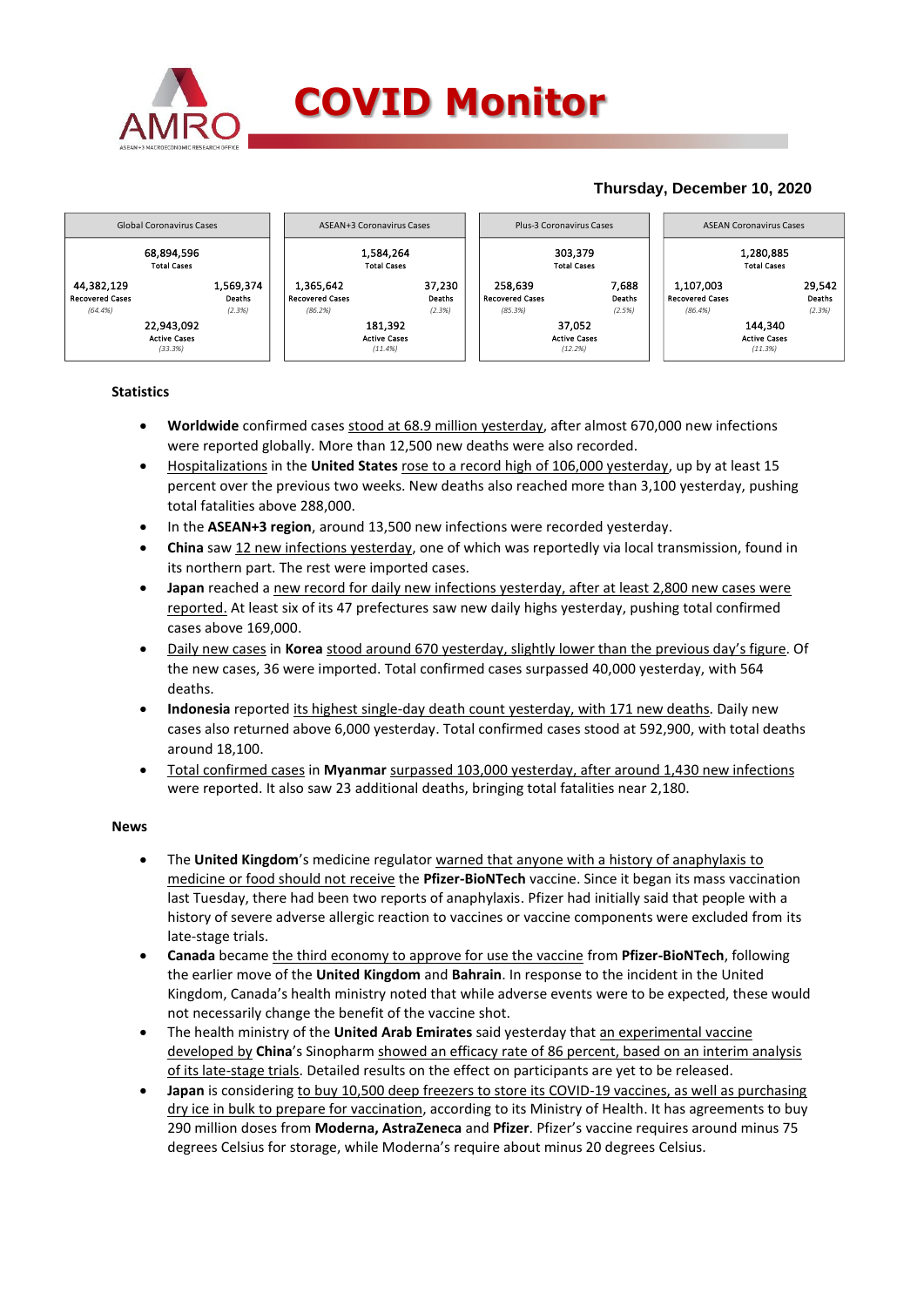

## **COVID Monitor**

Data as of 9/12/2020

#### Overview of Confirmed COVID-19 Cases

|                      | <b>Total</b> | Cases per 1M      | <b>New</b>     | <b>New Cases per</b> | <b>New Cases</b>   |                | ∆% New  | <b>Total</b>  | <b>New</b>     | <b>Fatality</b> | <b>Total</b>     | <b>Recovery</b> | <b>Active</b>  | <b>Resolved cases</b>    |
|----------------------|--------------|-------------------|----------------|----------------------|--------------------|----------------|---------|---------------|----------------|-----------------|------------------|-----------------|----------------|--------------------------|
| Economy              | Cases        | <b>Population</b> | Cases          | 1M Pop.              | $(7$ -day avg) $1$ | ∆New Cases     | Cases   | <b>Deaths</b> | <b>Deaths</b>  | <b>Rate (%)</b> | <b>Recovered</b> | <b>Rate (%)</b> | Cases          | $(96)^2$                 |
| Global               | 68,894,596   |                   | 668,873        |                      |                    | 34,461         | 1.0     | 1,569,374     | 12,540         | 2.3             | 44,382,129       | 64.4            | 22,943,092     | 66.7                     |
| ASEAN+3              | 1,584,264    |                   | 13,472         |                      |                    | 1,475          | 0.9     | 37,230        | 258            | 2.3             | 1,365,642        | 86.2            | 181,392        | 66.7                     |
| Plus-3               | 303,379      |                   | 3,619          |                      |                    | 672            | $1.2$   | 7,688         | 52             | 2.5             | 258,639          | 85.3            | 37,052         | 88.6                     |
| <b>ASEAN</b>         | 1,280,885    |                   | 9,853          |                      |                    | 803            | 0.8     | 29,542        | 206            | 2.3             | 1,107,003        | 86.4            | 144,340        | 87.9                     |
|                      |              |                   |                |                      |                    |                |         |               |                |                 |                  |                 |                |                          |
| China                | 86,673       | 62                | 12             | 0.0                  |                    | $\mathbf 0$    | 0.0     | 4,634         | $\mathbf 0$    | 5.3             | 81,753           | 94.3            | 286            | 99.7                     |
| Hong Kong, China     | 7,179        | 940               | 104            | 13.6                 |                    | $\overline{a}$ | 1.5     | 114           | $\overline{2}$ | 1.6             | 5,783            | 80.6            | 1,282          | 82.1                     |
| Japan                | 169,429      | 1,347             | 2,837          | 22.6                 |                    | 679            | 1.7     | 2,376         | 42             | 1.4             | 140,466          | 82.9            | 26,587         | 84.3                     |
| Korea                | 40,098       | 770               | 666            | 12.8                 |                    | $-11$          | 1.7     | 564           | 8              | 1.4             | 30,637           | 76.4            | 8,897          | 77.8                     |
|                      |              |                   |                |                      |                    |                |         |               |                |                 |                  |                 |                |                          |
| Indonesia            | 592,900      | 2,197             | 6,058          | 22.4                 |                    | 766            | 1.0     | 18,171        | 171            | 3.1             | 487,445          | 82.2            | 87,284         | 85.3                     |
| Malaysia             | 76,265       | 2,296             | 959            | 28.9                 |                    | $-53$          | 1.3     | 393           | 5              | 0.5             | 65,124           | 85.4            | 10,748         | 85.9                     |
| Philippines          | 444,164      | 4,036             | 1,379          | 12.5                 |                    | $-7$           | 0.3     | 8,677         | $\overline{7}$ | 2.0             | 408,942          | 92.1            | 26,545         | 94.0                     |
| Singapore            | 58,291       | 10,223            | 6              | 1.1                  |                    | $-6$           | 0.0     | 29            | $\Omega$       | 0.0             | 58,182           | 99.8            | 80             | 99.9                     |
| Thailand             | 4,169        | 61                | 18             | 0.3                  |                    | $-7$           | 0.4     | 60            | 0              | 1.4             | 3,888            | 93.3            | 221            | 94.7                     |
|                      |              |                   |                |                      |                    |                |         |               |                |                 |                  |                 |                |                          |
| Brunei Darussalam    | 152          | 337               | 0              | 0.0                  |                    | $-1$           | 0.0     | 3             | 0              | 2.0             | 147              | 96.7            | $\overline{2}$ | 98.7                     |
| Cambodia             | 356          | 21                | $\overline{2}$ | 0.1                  |                    | $-2$           | 0.6     | $\mathbf 0$   | $\Omega$       | 0.0             | 307              | 86.2            | 49             | 86.2                     |
| Lao PDR              | 41           | $\sqrt{6}$        | 0              | 0.0                  |                    | $\mathsf 0$    | 0.0     | $\Omega$      | $\Omega$       | 0.0             | 28               | 68.3            | 13             | 68.3                     |
| Myanmar              | 103,166      | 1,933             | 1,427          | 26.7                 |                    | 119            | 1.4     | 2174          | 23             | 2.1             | 81715            | 79.2            | 19,277         | 81.3                     |
| Vietnam              | 1,381        | 14                | 4              | 0.0                  |                    | $-6$           | 0.3     | 35            | $\mathbf 0$    | 2.5             | 1,225            | 88.7            | 121            | 91.2                     |
| Belgium              | 597,643      | 51,892            | 3,071          | 266.6                |                    | 1,114          | 0.5     | 17,603        | 96             | 2.9             |                  | ÷,              |                |                          |
| France               | 2,321,996    | 35,726            | 14,126         | 217.3                |                    | 413            | 0.6     | 56,293        | 292            | 2.4             |                  | ч.              |                |                          |
| Germany              | 1,254,358    | 15,117            | 25,089         | 302.4                |                    | $-4,174$       | 2.0     | 20,460        | 458            | 1.6             | 929,272          | 74.1            | 304,626        | 75.7                     |
| Italy                | 1,770,149    | 29,388            | 12,755         | 211.8                |                    | $-2,082$       | 0.7     | 61,739        | 499            | 3.5             | 997,895          | 56.4            | 710,515        | 59.9                     |
| Netherlands          | 586,643      | 33,947            | 16,206         | 937.8                |                    | 10,060         | 2.8     | 9,923         | 148            | 1.7             |                  | $\sim$          |                | $\overline{\phantom{a}}$ |
| Spain                | 1,712,101    | 36,532            | 9,773          | 208.5                |                    | 9,773          | 0.6     | 47,019        | 373            | 2.7             | 150,376          | 8.8             | 53,521         | 96.9                     |
| Switzerland          | 363,654      | 42,056            | 5,086          | 588.2                |                    | 824            | 1.4     | 5,710         | 117            | 1.6             | 283,000          | 77.8            | 74,944         | 79.4                     |
| United Kingdom       | 1,771,545    | 26,341            | 21,304         | 316.8                |                    | 9,023          | $1.2\,$ | 62,663        | 630            | 3.5             | $\sim$           | $\sim$          |                | $\sim$                   |
|                      |              |                   |                |                      |                    |                |         |               |                |                 |                  |                 |                |                          |
| Brazil               | 6,728,452    | 31,832            | 53,453         | 252.9                |                    | 2,365          | 0.8     | 178,995       | 836            | 2.7             | 5,966,118        | 88.7            | 583,339        | 91.3                     |
| Canada               | 439,142      | 11,613            | 6,399          | 169.2                |                    | 228            | 1.5     | 13,009        | 122            | 3.0             | 355,401          | 80.9            | 70,732         | 83.9                     |
| Argentina            | 1,475,222    | 32,386            | 5,303          | 116.4                |                    | 1,693          | 0.4     | 40,222        | 213            | 2.7             | 1,311,488        | 88.9            | 123,512        | 91.6                     |
| Mexico               | 1,205,229    | 9,483             | 11,974         | 94.2                 |                    | 968            | 1.0     | 111,655       | 781            | 9.3             | 889,168          | 73.8            | 204,406        | 83.0                     |
| Peru                 | 976,621      | 29,753            | 2,709          | 82.5                 |                    | 2,709          | 0.3     | 36,401        | 127            | 3.7             | 911,113          | 93.3            | 29,107         | 97.0                     |
| <b>United States</b> | 15,318,750   | 46,273            | 220,993        | 667.5                |                    | 6,134          | 1.5     | 288,016       | 3,123          | 1.9             | 5,889,896        | 38.4            | 9,140,838      | 40.3                     |
|                      |              |                   |                |                      |                    |                |         |               |                |                 |                  |                 |                |                          |
| Australia            | 28,000       | 1,078             | $\overline{7}$ | 0.3                  |                    | 1              | 0.0     | 908           | $\mathbf 0$    | 3.2             | 25,664           | 91.7            | 1,428          | 94.9                     |
| India                | 9,767,371    | 7,132             | 31,521         | 23.0                 |                    | $-559$         | 0.3     | 141,772       | 412            | 1.5             | 9,253,306        | 94.7            | 372,293        | 96.2                     |
| Iran                 | 1,072,620    | 12,747            | 10,223         | 121.5                |                    | $-800$         | 1.0     | 51,212        | 295            | 4.8             | 765,639          | 71.4            | 255,769        | 76.2                     |
| Russia               | 2,518,551    | 17,178            | 25,838         | 176.2                |                    | 86             | 1.0     | 44,220        | 546            | 1.8             | 1,989,710        | 79.0            | 484,621        | 80.8                     |
| Saudi Arabia         | 359,274      | 10,335            | 159            | 4.6                  |                    | $-34$          | 0.0     | 6,002         | 13             | 1.7             | 349,624          | 97.3            | 3,648          | 99.0                     |
| South Africa         | 828,598      | 13,875            | 6,709          | 112.3                |                    | 2,698          | 0.8     | 22,574        | 142            | 2.7             | 754,658          | 91.1            | 51,366         | 93.8                     |

Source: Haver Analytics, sourced from Johns Hopkins University; AMRO staff calculations.<br>Notes: New cases since previous day. Δ% refers to percentage change since previous day. Fatality rate measured as deaths per confirm